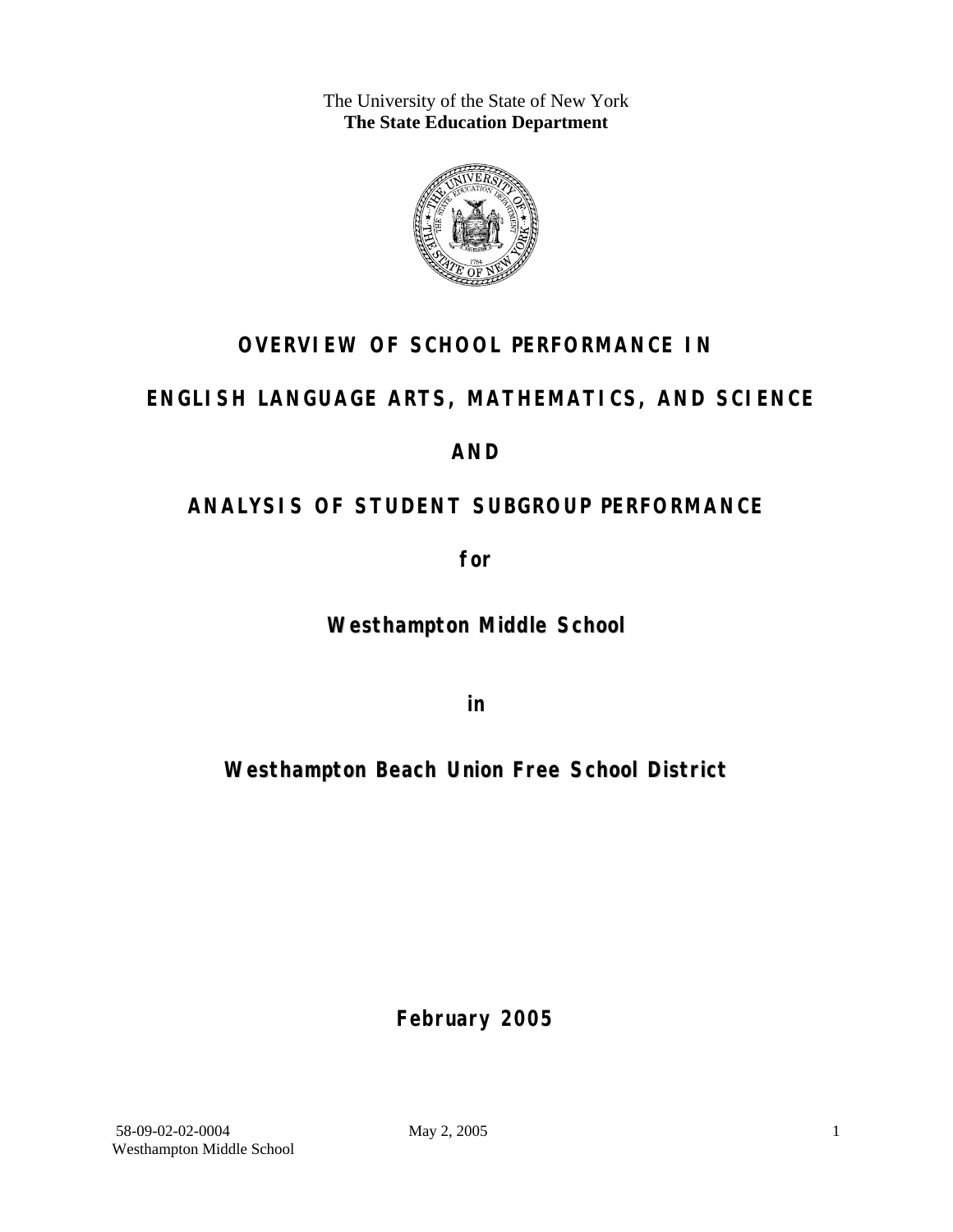#### **THE UNIVERSITY OF THE STATE OF NEW YORK**

#### **Regents of The University**

| Tonawanda             |
|-----------------------|
|                       |
| Staten Island         |
| New Rochelle          |
| Peru                  |
| <b>North Syracuse</b> |
| New York              |
| <b>Belle Harbor</b>   |
| <b>Buffalo</b>        |
| Hartsdale             |
| <b>Albany</b>         |
| <b>Bronx</b>          |
| <b>Binghamton</b>     |
| Rochester             |
| New York              |

## **President of The University and Commissioner of Education**

RICHARD P. MILLS

**Deputy Commissioner for Elementary, Middle, Secondary and Continuing Education**  JAMES A. KADAMUS

#### **Assistant Commissioner for Standards, Assessment and Reporting**  DAVID M. ABRAMS

**Coordinator, Information and Reporting Services** 

MARTHA P. MUSSER

The State Education Department does not discriminate on the basis of age, color, religion, creed, disability, marital status, veteran status, national origin, race, gender, genetic predisposition or carrier status, or sexual orientation in its educational programs, services and activities. Portions of this publication can be made available in a variety of formats, including braille, large print or audio tape, upon request. Inquiries concerning this policy of nondiscrimination should be directed to the Department's Office for Diversity, Ethics, and Access, Room 530, Education Building, Albany, NY 12234. **Requests for additional copies of this publication may be made by contacting the Publications Sales Desk, Room 309, Education Building, Albany, NY 12234.** 

Please address all correspondence about this report that is not related to data corrections to:

*School Report Card Coordinator Information and Reporting Services Team New York State Education Department Room 863 EBA 89 Washington Avenue Albany, NY 12234*  E-mail: *RPTCARD@mail.nysed.gov*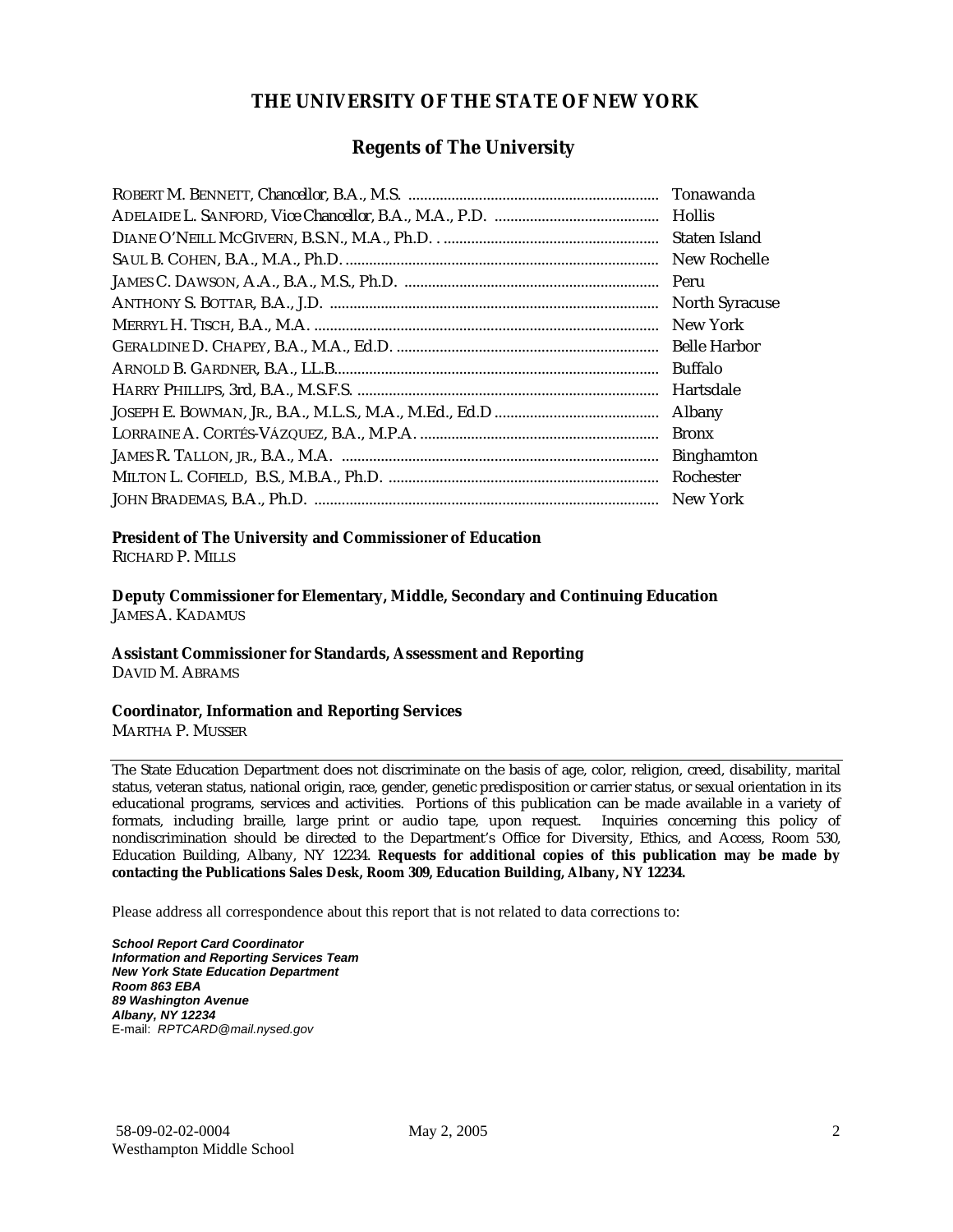The *New York State School Report Card* is an important part of the Board of Regents effort to raise learning standards for all students. It provides information to the public on student performance and other measures of school and district performance. Knowledge gained from the school report card on a school's strengths and weaknesses can be used to improve instruction and services to students.

The *New York State School Report Card* consists of three parts: the *Overview of School Performance in English Language Arts, Mathematics, and Science and Analysis of Student Subgroup Performance,* the *Comprehensive Information Report,* and the *Accountability Status Report*. The *Overview and Analysis* presents performance data on measures required by the federal No Child Left Behind Act: English, mathematics, science, and graduation rate. Performance data on other State assessments can be found in the *Comprehensive Information Report*. The *Accountability Status Report* provides information as to whether a school is making adequate progress toward enabling all students to achieve proficiency in English and mathematics.

State assessments are designed to help ensure that all students reach high learning standards. They show whether students are getting the foundation knowledge they need to succeed at the elementary, middle, and commencement levels and beyond. The State requires that students who are not making appropriate progress toward the standards receive academic intervention services.

In the *Overview*, performance on the elementary- and middle-level assessments in English language arts, mathematics, and science is reported in terms of mean scores and the percentage of students scoring at each of the four levels. These levels indicate performance on the standards from seriously deficient to advanced proficiency. Regents examination scores are reported in four score ranges. Scores of 65 to 100 are passing; scores of 55 to 64 earn credit toward a local diploma (with the approval of the local board of education). Though each elementary- and middle-level assessment is administered to students in a specific grade, secondary-level assessments are taken by students when they complete the coursework for the core curriculum. Therefore, the performance of students at the secondary level is measured for a student cohort rather than a group of students at a particular grade level. Students are grouped in cohorts according to the year in which they first entered grade 9.

The assessment data in the *Overview and Analysis* are for all tested students in the school, including general-education students and students with disabilities. In the *Overview*, each school's performance is compared with that of schools similar in grade level, district resources, and student needs as indicated by income and limited English proficiency (LEP) status. Each district's performance is compared with that of all public schools statewide. In the *Analysis*, performance is disaggregated by race/ethnicity, disability status, gender, LEP status, income level, and migrant status.

Explanations of terms referred to or symbols used in this part of the school report card may be found in the glossary on the last page. Further information on the school report card may be found in the guide, *Understanding Your School Report Card: February 2005*, available on the Information and Reporting Services Web site at www.emsc.nysed.gov/irts.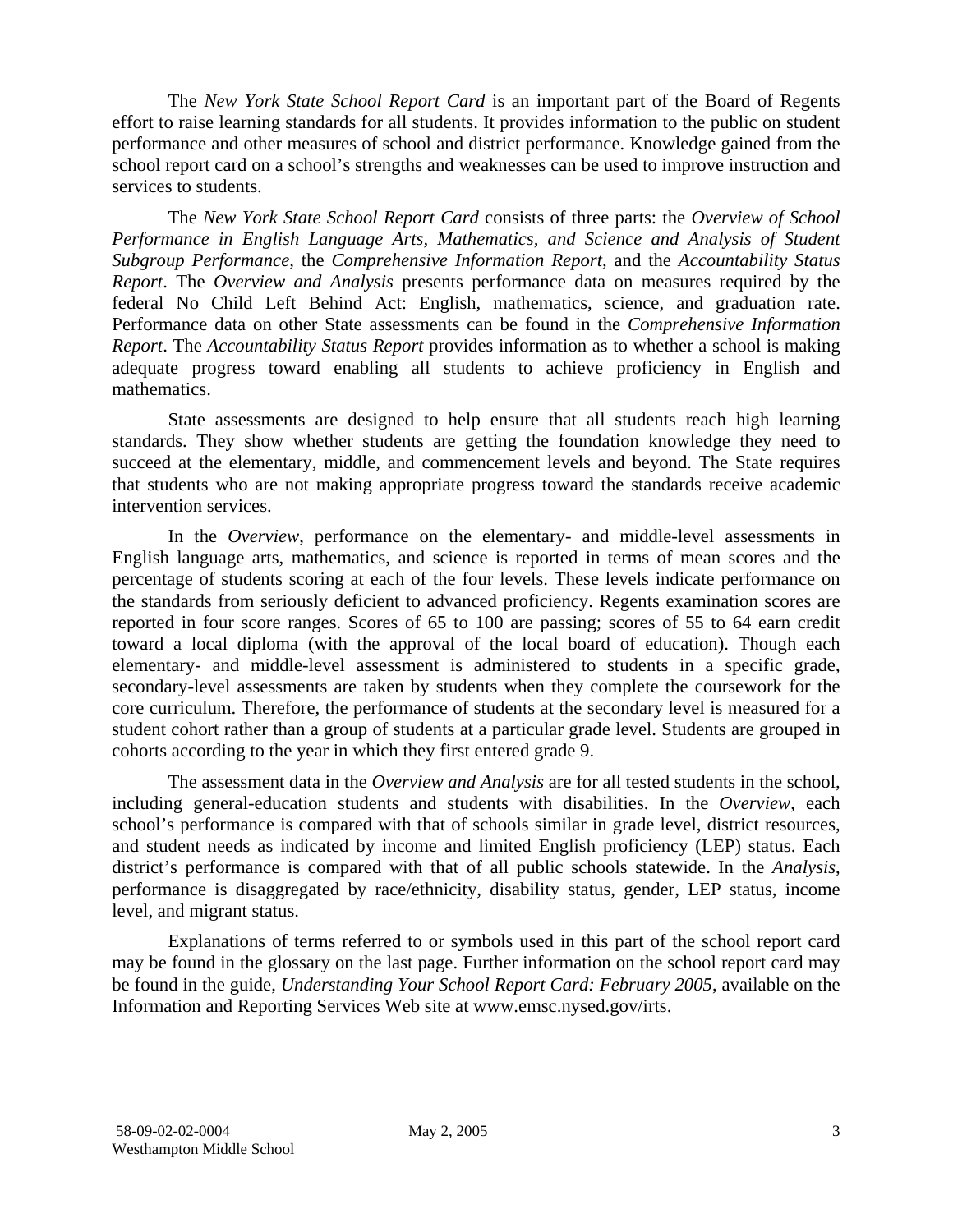# **Overview of School Performance in English Language Arts, Mathematics, and Science**

#### **School Profile**

| Principal:<br>Michael R. Radday |             | (631)288-3800<br>Phone:   |
|---------------------------------|-------------|---------------------------|
| <b>Organization</b>             | Grade Range | <b>Student Enrollment</b> |
| 2003-04                         | $6 - 8$     | 428                       |

| 2002–03 School District-wide Total Expenditure per Pupil | \$16,748 |
|----------------------------------------------------------|----------|
|----------------------------------------------------------|----------|

| <b>Similar</b><br><b>Schools</b> | This school is in Similar Schools Group 35. All schools in this group are middle level schools in school districts<br>with low student needs in relation to district resource capacity. The schools in this group are in the middle range |
|----------------------------------|-------------------------------------------------------------------------------------------------------------------------------------------------------------------------------------------------------------------------------------------|
| Group                            | of student needs for middle level schools in these districts.                                                                                                                                                                             |

#### **2003–04 Core Classes Taught by Highly Qualified Teachers\***

| <b>Total Number of</b><br><b>Core Classes</b> | <b>Percent Taught</b><br>by Highly<br>Qualified<br><b>Teachers</b> |
|-----------------------------------------------|--------------------------------------------------------------------|
| 149                                           | 99%                                                                |

\*To meet the federal definition of "highly qualified," public school teachers of core academic subjects must have at least a bachelor's degree and be State certified for and demonstrate subject matter competency in the core academic subject(s) they teach.

#### **2003–04 Teachers with No Valid Teaching Certificate\***

| <b>Total Number of</b><br><b>Teachers</b> | <b>Percent with No</b><br><b>Valid Teaching</b><br><b>Certificate</b> |
|-------------------------------------------|-----------------------------------------------------------------------|
| 44                                        | 0%                                                                    |
| $\mathbf{A}$<br>$\cdots$                  |                                                                       |

\*Includes teachers with a modified temporary license.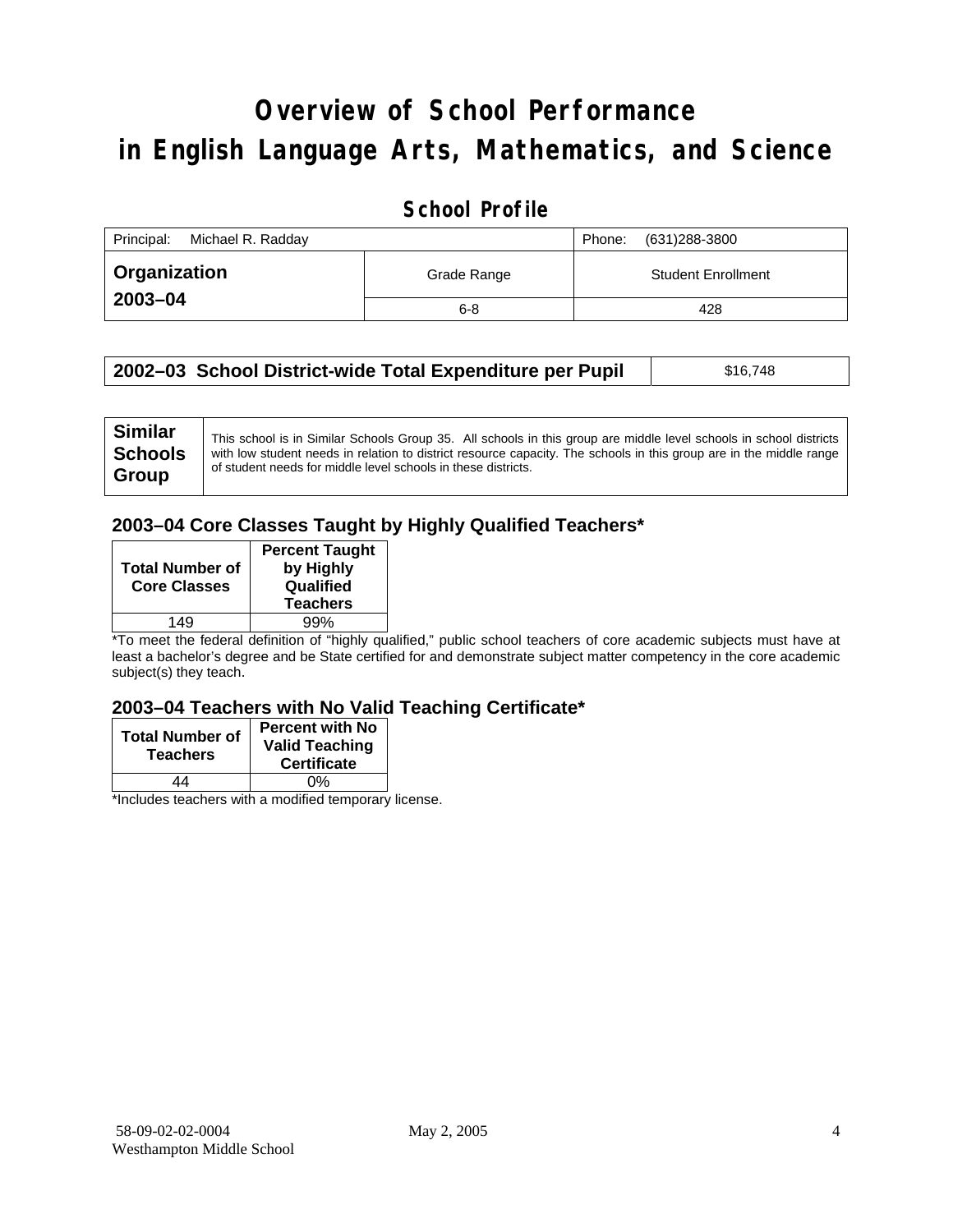English Language Arts



|                                      |                    |                    | <b>Counts of Students</b> |                    |                     |                   |
|--------------------------------------|--------------------|--------------------|---------------------------|--------------------|---------------------|-------------------|
| Performance at<br><b>This School</b> | Level 1<br>527-659 | Level 2<br>660-698 | Level 3<br>699-737        | Level 4<br>738-830 | <b>Total Tested</b> | <b>Mean Score</b> |
| <b>March 2002</b>                    |                    | 54                 | 78                        | 21                 | 154                 | 711               |
|                                      | Level 1<br>527-657 | Level 2<br>658-696 | Level 3<br>697-736        | Level 4<br>737-830 | <b>Total Tested</b> |                   |
| January 2003                         | 2                  | 65                 | 78                        | 10                 | 155                 | 701               |
| January 2004                         | 0                  | 53                 | 107                       | 28                 | 188                 | 715               |

|         | Middle-Level English Language Arts Levels — Listening, Reading, and Writing Standards                         |  |  |  |
|---------|---------------------------------------------------------------------------------------------------------------|--|--|--|
| Level 4 | These students <b>exceed the standards</b> and are moving toward high performance on the Regents examination. |  |  |  |
| Level 3 | These students meet the standards and, with continued steady growth, should pass the Regents examination.     |  |  |  |
| Level 2 | These students need extra help to meet the standards and pass the Regents examination.                        |  |  |  |
| Level 1 | These students have serious academic deficiencies.                                                            |  |  |  |

**Performance of Limited English Proficient Students Taking the New York State English as a Second Language Achievement Test (NYSESLAT) as the Measure of English Language Arts Achievement**

| Grade 8 | Level 1 | Level 2 | Level 3 | Level 4 | <b>Total Tested</b> |
|---------|---------|---------|---------|---------|---------------------|
| 2004    |         |         |         |         |                     |

**Performance of Students with Severe Disabilities on the New York State Alternate Assessment (NYSAA) in English** 

| Grade 8 | AA-Level | <b>AA-Level 2</b> | AA-Level 3 | AA-Level 4 | <b>Total Tested</b> |
|---------|----------|-------------------|------------|------------|---------------------|
| 2003-04 |          |                   |            |            |                     |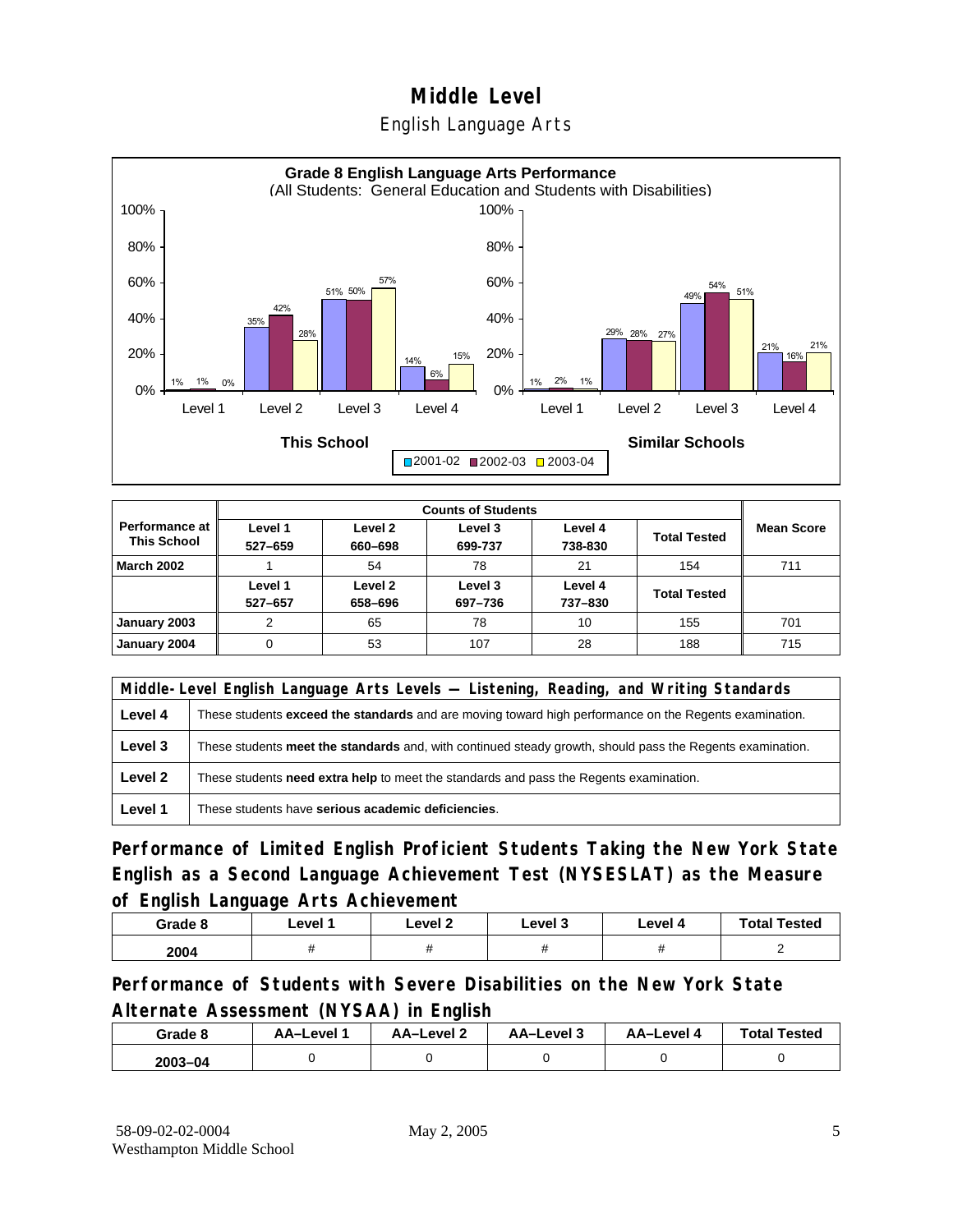#### Mathematics



|                                        |                    | <b>Counts of Students</b> |                    |                    |                     |                   |
|----------------------------------------|--------------------|---------------------------|--------------------|--------------------|---------------------|-------------------|
| Performance at I<br><b>This School</b> | Level 1<br>517-680 | Level 2<br>681-715        | Level 3<br>716-759 | Level 4<br>760-882 | <b>Total Tested</b> | <b>Mean Score</b> |
| May 2002                               |                    | 38                        | 100                | 12                 | 152                 | 729               |
| May 2003                               |                    | 28                        | 97                 | 34                 | 162                 | 740               |
| May 2004                               |                    | 27                        | 95                 | 66                 | 191                 | 750               |

|         | Middle-Level Mathematics Levels — Knowledge, Reasoning, and Problem-Solving Standards                     |  |  |
|---------|-----------------------------------------------------------------------------------------------------------|--|--|
| Level 4 | These students exceed the standards and are moving toward high performance on the Regents examination.    |  |  |
| Level 3 | These students meet the standards and, with continued steady growth, should pass the Regents examination. |  |  |
| Level 2 | These students <b>need extra help</b> to meet the standards and pass the Regents examination.             |  |  |
| Level 1 | These students have serious academic deficiencies.                                                        |  |  |

#### **Performance of Students with Severe Disabilities on the New York State Alternate Assessment (NYSAA) in Mathematics**

| <b>Middle</b><br>Level | AA-Level | <b>AA-Level 2</b> | AA-Level 3 | <b>AA-Level 4</b> | <b>Total Tested</b> |  |
|------------------------|----------|-------------------|------------|-------------------|---------------------|--|
| $2003 - 04$            |          |                   |            |                   |                     |  |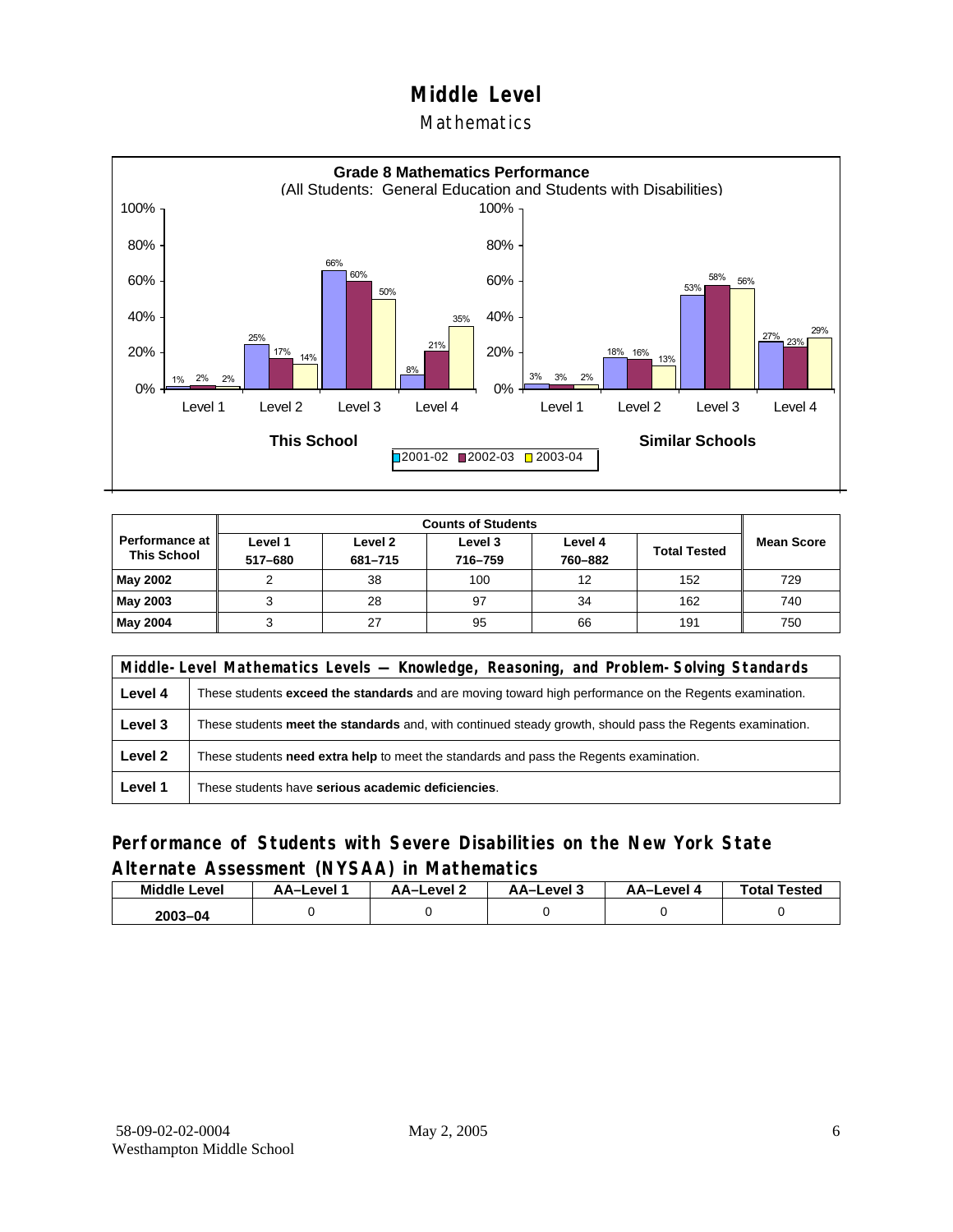#### **Science**



| <b>Performance at This School</b> |                             |         | <b>Mean Score</b> |         |         |                     |    |
|-----------------------------------|-----------------------------|---------|-------------------|---------|---------|---------------------|----|
|                                   |                             | Level 1 | Level 2           | Level 3 | Level 4 | <b>Total Tested</b> |    |
| <b>June 2002</b>                  | <b>Middle-Level Science</b> |         |                   | 49      | 85      | 136                 | 85 |
|                                   | <b>Regents Science</b>      |         |                   |         | 0       |                     |    |
| January/                          | <b>Middle-Level Science</b> |         |                   | 69      | 58      | 130                 | 83 |
| <b>June 2003</b>                  | <b>Regents Science</b>      |         |                   |         |         |                     |    |
| January/                          | <b>Middle-Level Science</b> |         | 9                 | 86      | 49      | 144                 | 80 |
| <b>June 2004</b>                  | <b>Regents Science</b>      |         |                   |         | 42      | 44                  | 93 |

|                    | Middle-Level Science Levels — Knowledge, Reasoning, and Problem-Solving Standards*                                                                                                                  |  |  |  |  |  |  |  |
|--------------------|-----------------------------------------------------------------------------------------------------------------------------------------------------------------------------------------------------|--|--|--|--|--|--|--|
| Level 4            | These students <b>exceed the standards</b> on the middle-level science test and are moving toward high performance<br>on the Regents examinations or score 85–100 on a Regents science examination. |  |  |  |  |  |  |  |
| Level 3            | These students meet the standards on the middle-level science test and, with continued steady growth, should<br>pass the Regents examinations or score 65–84 on a Regents science examination.      |  |  |  |  |  |  |  |
| Level <sub>2</sub> | These students need extra help to meet the standards for middle-level science and to pass the Regents<br>examinations or score 55-64 on a Regents science examination.                              |  |  |  |  |  |  |  |
| Level 1            | These students have serious academic deficiencies as evidenced in the middle-level science test or score 0–54<br>on a Regents science examination.                                                  |  |  |  |  |  |  |  |

\*Students may demonstrate proficiency in middle-level science by scoring at Level 3 or above on the middle-level science test or by scoring 65 or above on a Regents examination in science.

#### **Performance of Students with Severe Disabilities on the New York State Alternate Assessment (NYSAA) in Science**

| Middle-Level | AA-Level 2<br>AA-Level |  | AA-Level 3 | AA–Level 4 | Tested<br>Total |  |
|--------------|------------------------|--|------------|------------|-----------------|--|
| 2003-04      |                        |  |            |            |                 |  |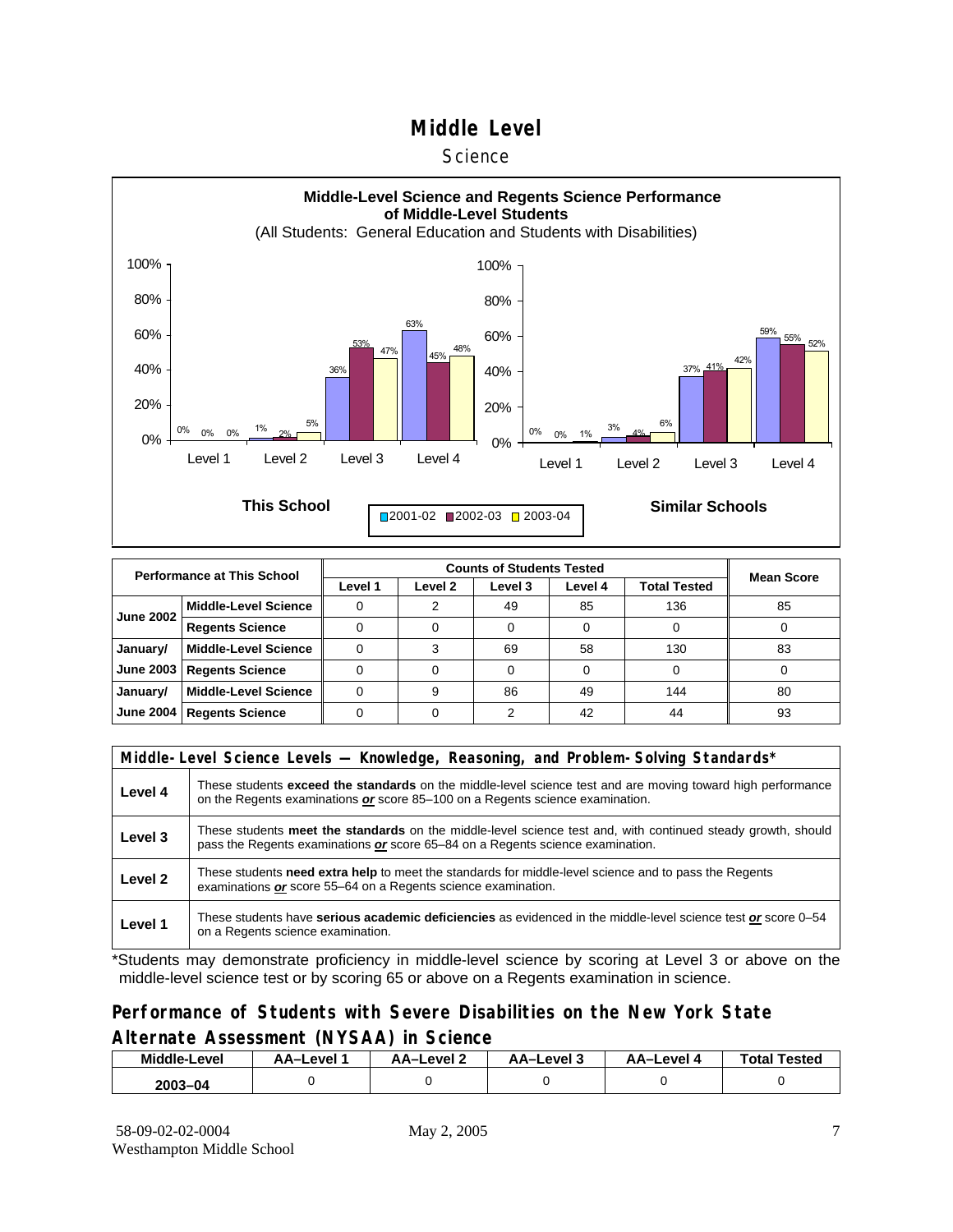## **Analysis of Student Subgroup Performance**

Historically, on State assessments the average performance of Black, Hispanic, and Native American students has been lower than that of White and Asian students. Similarly, students from lowincome families have not performed as well as those from higher income families. A high priority of the Board of Regents is to eliminate these gaps in student performance. In addition, Title I of the federal Elementary and Secondary Education Act includes explicit requirements "to ensure that students served by Title I are given the same opportunity to achieve to high standards and are held to the same high expectations as all students in each State."

This section of the school report card provides performance data for two years by racial/ethnic group, disability status, gender, English proficiency status, income level, and migrant status. The purpose of the student subgroup analyses is to determine if students who perform below the standards in any school tend to fall into particular groups, such as minority students, limited English proficient students, or economically disadvantaged students. If these analyses provide evidence that students in one of the groups achieve at a lower level than other students, the school and community should examine the reasons for this lower performance and make necessary changes in curriculum, instruction, and student support services to remedy these performance gaps. If your school did not report data for the 2003–04 school year for a subject and grade, a table showing data for subgroups in that subject and grade will not be included in the *Analysis*.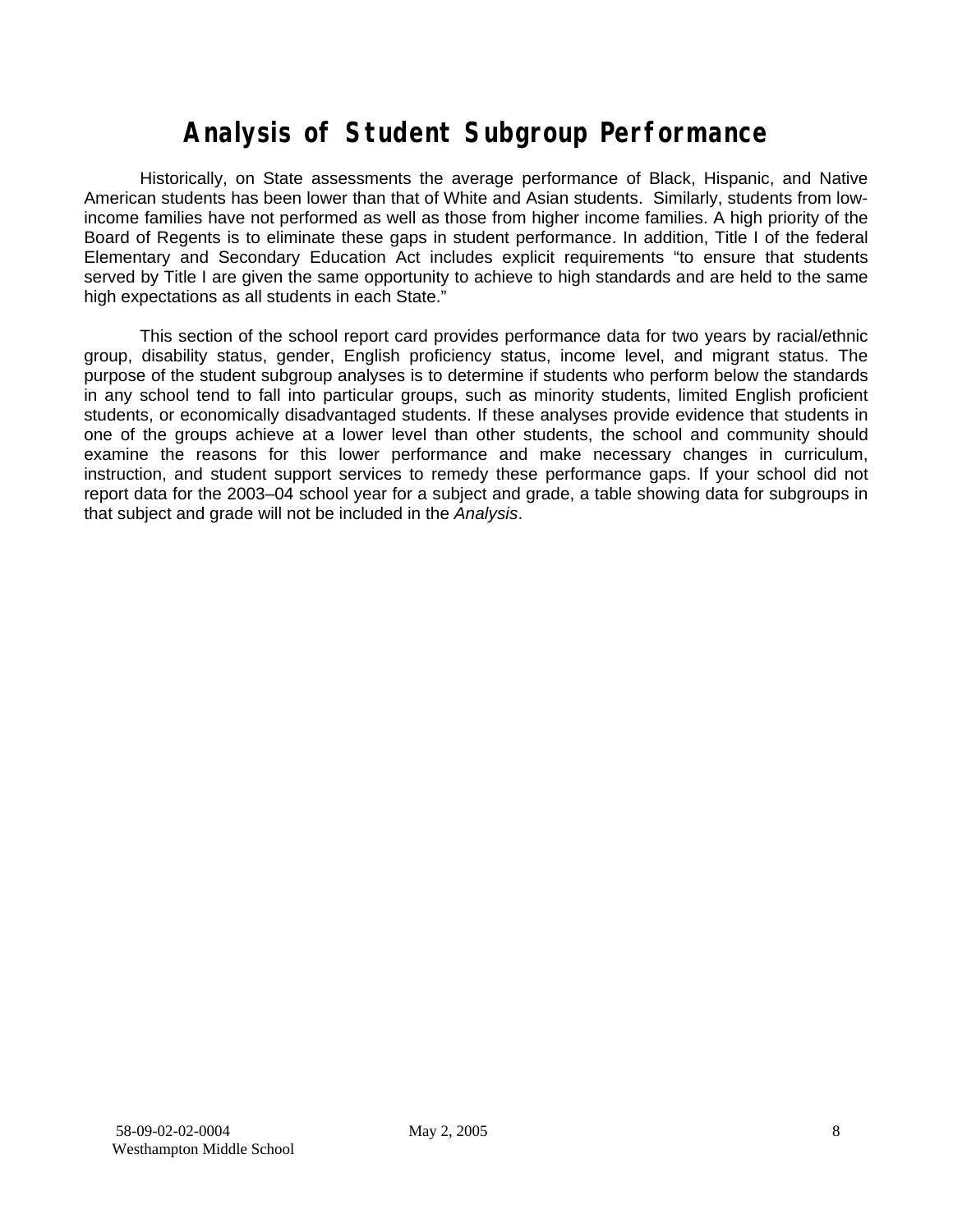### English Language Arts

|                                              |                |         | ັ<br>2002-03                                                      |       |                | 2003-04                                                           |         |       |  |  |
|----------------------------------------------|----------------|---------|-------------------------------------------------------------------|-------|----------------|-------------------------------------------------------------------|---------|-------|--|--|
| <b>Student Subgroup</b>                      | <b>Total</b>   |         | <b>Percentages of Tested</b><br><b>Students Scoring at Levels</b> |       | <b>Total</b>   | <b>Percentages of Tested</b><br><b>Students Scoring at Levels</b> |         |       |  |  |
|                                              | <b>Tested</b>  | $2 - 4$ | $3 - 4$                                                           | 4     | <b>Tested</b>  | $2 - 4$                                                           | $3 - 4$ | 4     |  |  |
| <b>Results by Race/Ethnicity</b>             |                |         |                                                                   |       |                |                                                                   |         |       |  |  |
| American Indian/Alaskan Native               | $\pmb{0}$      | 0%      | 0%                                                                | 0%    | 0              | 0%                                                                | 0%      | 0%    |  |  |
| <b>Black</b>                                 | 8              | 75%     | 25%                                                               | 0%    | $\overline{7}$ | s                                                                 | s       | s     |  |  |
| Hispanic                                     | 9              | 100%    | 44%                                                               | $0\%$ | 10             | 100%                                                              | 50%     | 10%   |  |  |
| Asian or Pacific Islander                    | $\pmb{0}$      | 0%      | 0%                                                                | 0%    | 3              | s                                                                 | s       | s     |  |  |
| White                                        | 138            | 100%    | 59%                                                               | 7%    | 168            | 100%                                                              | 74%     | 15%   |  |  |
| Total                                        | 155            | 99%     | 57%                                                               | 6%    | 188            | 100%                                                              | 72%     | 15%   |  |  |
| Small Group Totals (s)                       | $\mathbf 0$    | 0%      | 0%                                                                | 0%    | 10             | 100%                                                              | 50%     | 10%   |  |  |
| <b>Results by Disability Status</b>          |                |         |                                                                   |       |                |                                                                   |         |       |  |  |
| General-education students                   | 135            | 100%    | 64%                                                               | 7%    | 169            | 100%                                                              | 79%     | 17%   |  |  |
| Students with disabilities                   | 20             | 90%     | 10%                                                               | 0%    | 19             | 100%                                                              | 11%     | $0\%$ |  |  |
| Total                                        | 155            | 99%     | 57%                                                               | 6%    | 188            | 100%                                                              | 72%     | 15%   |  |  |
| <b>Results by Gender</b>                     |                |         |                                                                   |       |                |                                                                   |         |       |  |  |
| Female                                       | 81             | 100%    | 63%                                                               | 6%    | 101            | 100%                                                              | 76%     | 18%   |  |  |
| Male                                         | 74             | 97%     | 50%                                                               | 7%    | 87             | 100%                                                              | 67%     | 11%   |  |  |
| Total                                        | 155            | 99%     | 57%                                                               | 6%    | 188            | 100%                                                              | 72%     | 15%   |  |  |
| <b>Results by English Proficiency Status</b> |                |         |                                                                   |       |                |                                                                   |         |       |  |  |
| English proficient                           | 155            | 99%     | 57%                                                               | 6%    | 187            | $\mathbf s$                                                       | s       | s     |  |  |
| Limited English proficient                   | $\Omega$       | 0%      | 0%                                                                | 0%    | 1              | s                                                                 | s       | s     |  |  |
| Total                                        | 155            | 99%     | 57%                                                               | 6%    | 188            | 100%                                                              | 72%     | 15%   |  |  |
| <b>Results by Income Level</b>               |                |         |                                                                   |       |                |                                                                   |         |       |  |  |
| Economically disadvantaged                   | $\overline{2}$ | s       | s                                                                 | s     | 10             | 100%                                                              | 30%     | 0%    |  |  |
| Not disadvantaged                            | 153            | s       | $\mathbf s$                                                       | s     | 178            | 100%                                                              | 74%     | 16%   |  |  |
| Total                                        | 155            | 99%     | 57%                                                               | 6%    | 188            | 100%                                                              | 72%     | 15%   |  |  |
| <b>Results by Migrant Status</b>             |                |         |                                                                   |       |                |                                                                   |         |       |  |  |
| Migrant family                               | $\mathbf 0$    | 0%      | 0%                                                                | 0%    | $\mathbf 0$    | 0%                                                                | 0%      | 0%    |  |  |
| Not migrant family                           | 155            | 99%     | 57%                                                               | 6%    | 188            | 100%                                                              | 72%     | 15%   |  |  |
| Total                                        | 155            | 99%     | 57%                                                               | 6%    | 188            | 100%                                                              | 72%     | 15%   |  |  |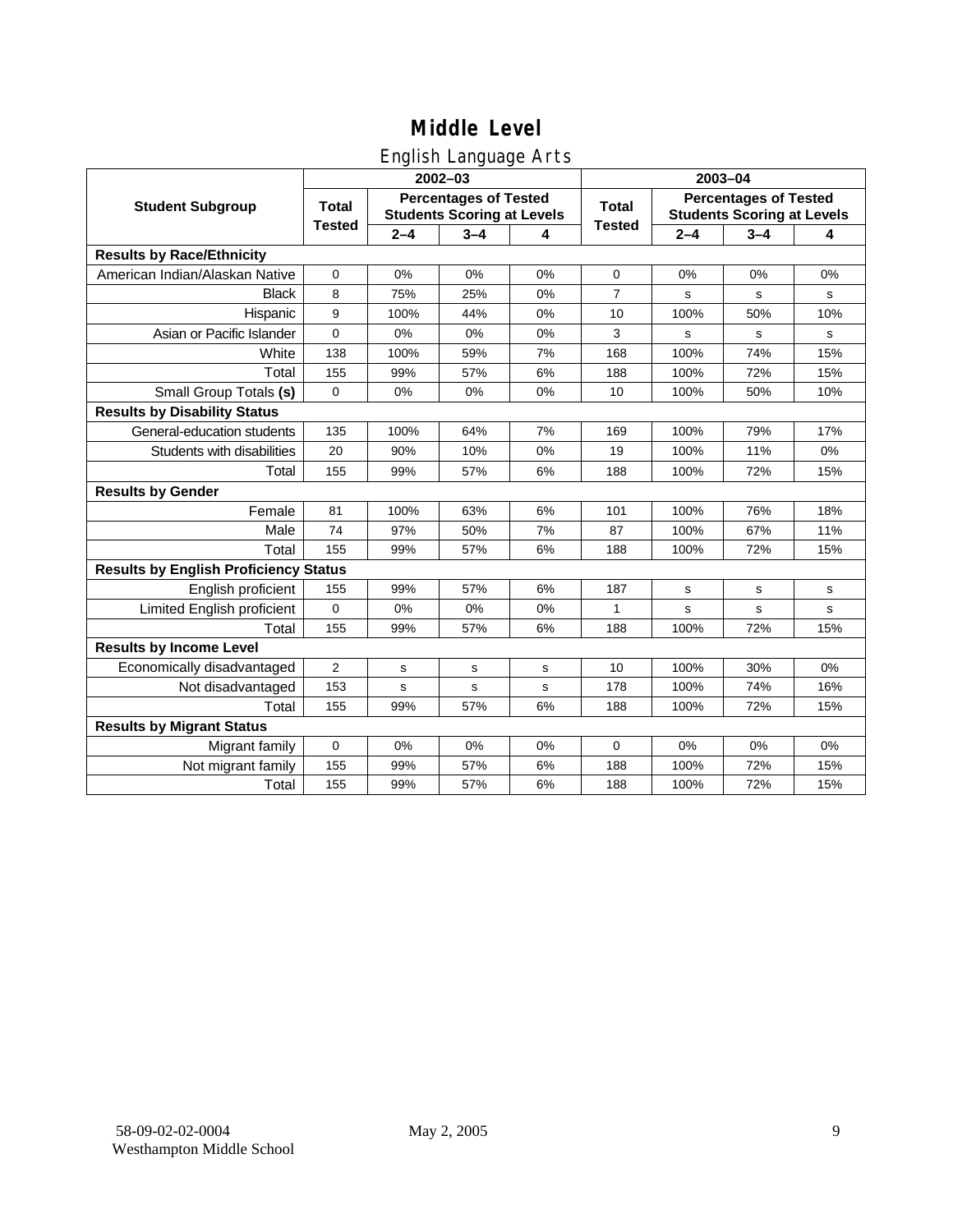#### Mathematics

|                                              |               |         | $2002 - 03$                                                       |     | 2003-04        |                                                                   |         |     |  |
|----------------------------------------------|---------------|---------|-------------------------------------------------------------------|-----|----------------|-------------------------------------------------------------------|---------|-----|--|
| <b>Student Subgroup</b>                      | <b>Total</b>  |         | <b>Percentages of Tested</b><br><b>Students Scoring at Levels</b> |     | <b>Total</b>   | <b>Percentages of Tested</b><br><b>Students Scoring at Levels</b> |         |     |  |
|                                              | <b>Tested</b> | $2 - 4$ | $3 - 4$                                                           | 4   | <b>Tested</b>  | $2 - 4$                                                           | $3 - 4$ | 4   |  |
| <b>Results by Race/Ethnicity</b>             |               |         |                                                                   |     |                |                                                                   |         |     |  |
| American Indian/Alaskan Native               | $\mathbf 0$   | 0%      | 0%                                                                | 0%  | $\mathbf 0$    | 0%                                                                | 0%      | 0%  |  |
| <b>Black</b>                                 | 8             | s       | $\mathbf s$                                                       | s   | $\overline{7}$ | s                                                                 | s       | s   |  |
| Hispanic                                     | 10            | 100%    | 70%                                                               | 20% | 12             | 92%                                                               | 58%     | 25% |  |
| Asian or Pacific Islander                    | $\mathbf{1}$  | s       | s                                                                 | s   | 3              | s                                                                 | s       | s   |  |
| White                                        | 143           | 99%     | 83%                                                               | 22% | 169            | 99%                                                               | 86%     | 37% |  |
| Total                                        | 162           | 98%     | 81%                                                               | 21% | 191            | 98%                                                               | 84%     | 35% |  |
| Small Group Totals (s)                       | 9             | 89%     | 56%                                                               | 0%  | 10             | 100%                                                              | 80%     | 10% |  |
| <b>Results by Disability Status</b>          |               |         |                                                                   |     |                |                                                                   |         |     |  |
| General-education students                   | 138           | 99%     | 86%                                                               | 24% | 171            | 99%                                                               | 89%     | 39% |  |
| Students with disabilities                   | 24            | 92%     | 50%                                                               | 4%  | 20             | 90%                                                               | 45%     | 0%  |  |
| Total                                        | 162           | 98%     | 81%                                                               | 21% | 191            | 98%                                                               | 84%     | 35% |  |
| <b>Results by Gender</b>                     |               |         |                                                                   |     |                |                                                                   |         |     |  |
| Female                                       | 82            | 99%     | 84%                                                               | 18% | 104            | 98%                                                               | 84%     | 36% |  |
| Male                                         | 80            | 98%     | 78%                                                               | 24% | 87             | 99%                                                               | 85%     | 33% |  |
| Total                                        | 162           | 98%     | 81%                                                               | 21% | 191            | 98%                                                               | 84%     | 35% |  |
| <b>Results by English Proficiency Status</b> |               |         |                                                                   |     |                |                                                                   |         |     |  |
| English proficient                           | 157           | 98%     | 80%                                                               | 21% | 188            | s                                                                 | s       | s   |  |
| Limited English proficient                   | 5             | 100%    | 100%                                                              | 20% | 3              | s                                                                 | s       | s   |  |
| Total                                        | 162           | 98%     | 81%                                                               | 21% | 191            | 98%                                                               | 84%     | 35% |  |
| <b>Results by Income Level</b>               |               |         |                                                                   |     |                |                                                                   |         |     |  |
| Economically disadvantaged                   | 4             | s       | s                                                                 | s   | 12             | 92%                                                               | 58%     | 0%  |  |
| Not disadvantaged                            | 158           | s       | s                                                                 | s   | 179            | 99%                                                               | 86%     | 37% |  |
| Total                                        | 162           | 98%     | 81%                                                               | 21% | 191            | 98%                                                               | 84%     | 35% |  |
| <b>Results by Migrant Status</b>             |               |         |                                                                   |     |                |                                                                   |         |     |  |
| Migrant family                               | 0             | 0%      | 0%                                                                | 0%  | $\mathbf 0$    | 0%                                                                | 0%      | 0%  |  |
| Not migrant family                           | 162           | 98%     | 81%                                                               | 21% | 191            | 98%                                                               | 84%     | 35% |  |
| Total                                        | 162           | 98%     | 81%                                                               | 21% | 191            | 98%                                                               | 84%     | 35% |  |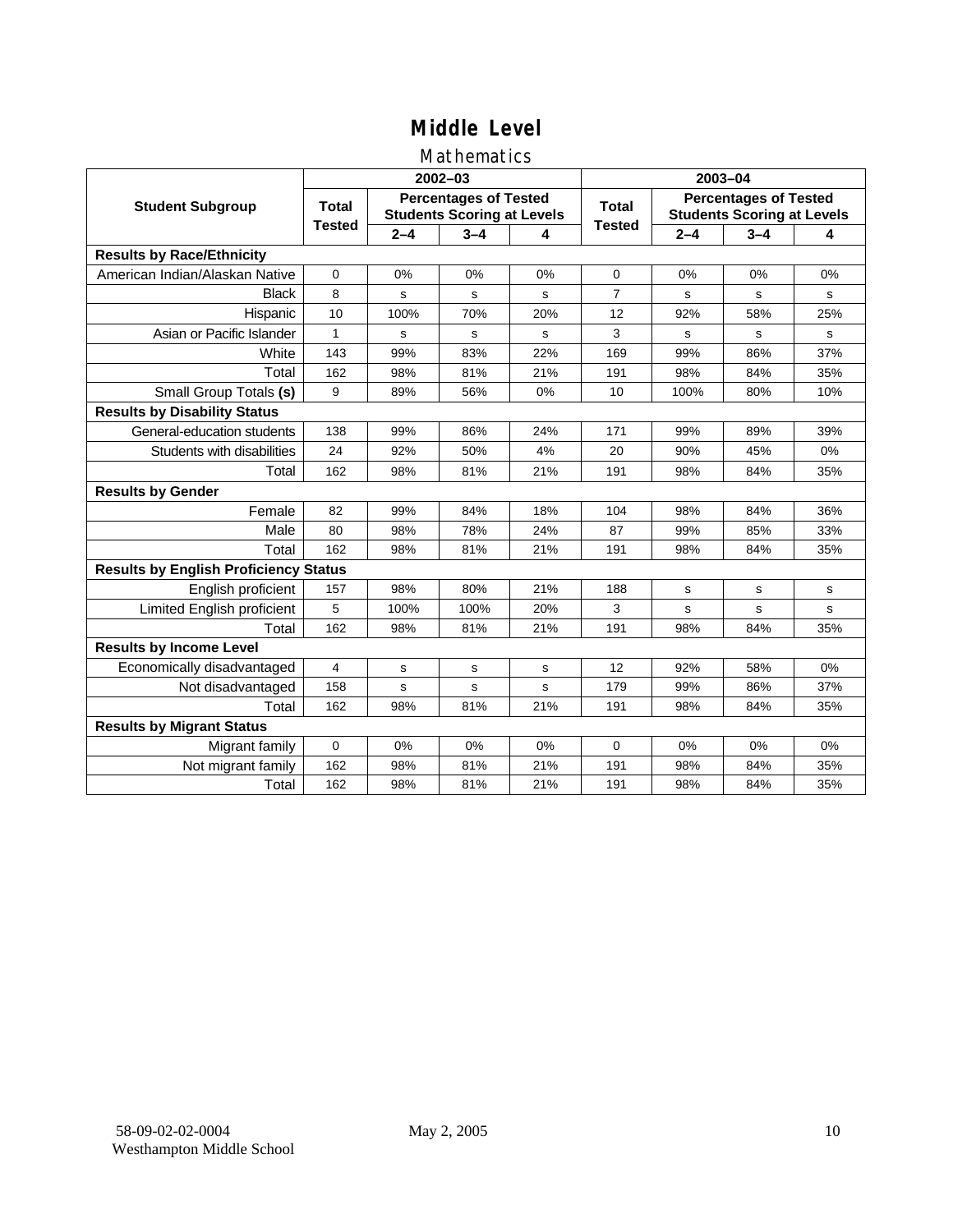#### Science

|                                              |                |                                                                   | 2002-03 |       | 2003-04       |                                                                   |         |     |
|----------------------------------------------|----------------|-------------------------------------------------------------------|---------|-------|---------------|-------------------------------------------------------------------|---------|-----|
| <b>Student Subgroup</b>                      | <b>Total</b>   | <b>Percentages of Tested</b><br><b>Students Scoring at Levels</b> |         |       | <b>Total</b>  | <b>Percentages of Tested</b><br><b>Students Scoring at Levels</b> |         |     |
|                                              | <b>Tested</b>  | $2 - 4$                                                           | $3 - 4$ | 4     | <b>Tested</b> | $2 - 4$                                                           | $3 - 4$ | 4   |
| <b>Results by Race/Ethnicity</b>             |                |                                                                   |         |       |               |                                                                   |         |     |
| American Indian/Alaskan Native               | 0              | 0%                                                                | 0%      | 0%    | $\mathbf 0$   | 0%                                                                | 0%      | 0%  |
| <b>Black</b>                                 | $\overline{7}$ | 100%                                                              | 86%     | 14%   | 6             | s                                                                 | s       | s   |
| Hispanic                                     | 9              | 100%                                                              | 89%     | 44%   | 10            | 100%                                                              | 70%     | 20% |
| Asian or Pacific Islander                    | $\Omega$       | $0\%$                                                             | $0\%$   | $0\%$ | 2             | s                                                                 | s       | s   |
| White                                        | 114            | 100%                                                              | 99%     | 46%   | 126           | 100%                                                              | 96%     | 36% |
| Total                                        | 130            | 100%                                                              | 98%     | 45%   | 144           | 100%                                                              | 94%     | 34% |
| Small Group Totals (s)                       | 0              | 0%                                                                | 0%      | 0%    | 8             | 100%                                                              | 88%     | 25% |
| <b>Results by Disability Status</b>          |                |                                                                   |         |       |               |                                                                   |         |     |
| General-education students                   | 109            | 100%                                                              | 98%     | 50%   | 125           | 100%                                                              | 95%     | 39% |
| Students with disabilities                   | 21             | 100%                                                              | 95%     | 14%   | 19            | 100%                                                              | 84%     | 0%  |
| Total                                        | 130            | 100%                                                              | 98%     | 45%   | 144           | 100%                                                              | 94%     | 34% |
| <b>Results by Gender</b>                     |                |                                                                   |         |       |               |                                                                   |         |     |
| Female                                       | 64             | 100%                                                              | 98%     | 38%   | 75            | 100%                                                              | 93%     | 24% |
| Male                                         | 66             | 100%                                                              | 97%     | 52%   | 69            | 100%                                                              | 94%     | 45% |
| Total                                        | 130            | 100%                                                              | 98%     | 45%   | 144           | 100%                                                              | 94%     | 34% |
| <b>Results by English Proficiency Status</b> |                |                                                                   |         |       |               |                                                                   |         |     |
| English proficient                           | 126            | s                                                                 | s       | s     | 141           | $\mathbf s$                                                       | s       | s   |
| Limited English proficient                   | 4              | s                                                                 | s       | s     | 3             | s                                                                 | s       | s   |
| Total                                        | 130            | 100%                                                              | 98%     | 45%   | 144           | 100%                                                              | 94%     | 34% |
| <b>Results by Income Level</b>               |                |                                                                   |         |       |               |                                                                   |         |     |
| Economically disadvantaged                   | 3              | s                                                                 | s       | s     | 11            | 100%                                                              | 73%     | 18% |
| Not disadvantaged                            | 127            | s                                                                 | s       | s     | 133           | 100%                                                              | 95%     | 35% |
| Total                                        | 130            | 100%                                                              | 98%     | 45%   | 144           | 100%                                                              | 94%     | 34% |
| <b>Results by Migrant Status</b>             |                |                                                                   |         |       |               |                                                                   |         |     |
| Migrant family                               | 0              | 0%                                                                | 0%      | 0%    | 0             | 0%                                                                | 0%      | 0%  |
| Not migrant family                           | 130            | 100%                                                              | 98%     | 45%   | 144           | 100%                                                              | 94%     | 34% |
| Total                                        | 130            | 100%                                                              | 98%     | 45%   | 144           | 100%                                                              | 94%     | 34% |